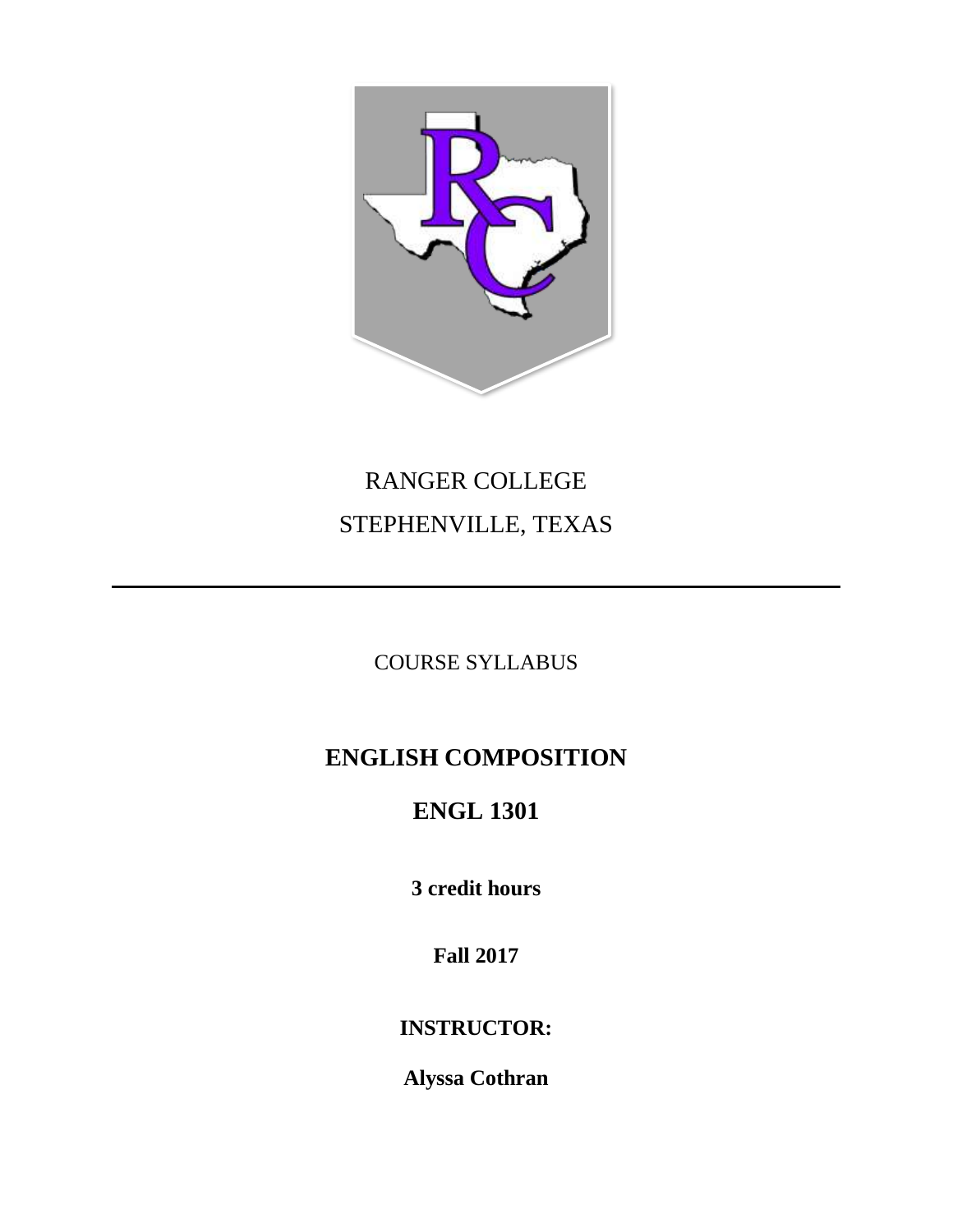INSTRUCTOR: Alyssa Cothran EMAIL: acothran@rangercollege.edu OFFICE: via email PHONE: 210-213-6498 HOURS: Monday – Friday 8-5

#### **I. Texas Core Curriculum Statement of Purpose**

Through the Texas Core Curriculum, students will gain a foundation of knowledge of human cultures and the physical and natural world, develop principles of personal and social responsibility for living in a diverse world, and advance intellectual and practical skills that are essential for all learning.

#### **II. Course Description**

Intensive study of and practice in writing processes, from invention and researching to drafting, revising, and editing, both individually and collaboratively. Emphasis on effective rhetorical choices, including audience, purpose, arrangement, and style. Focus on writing the academic essay as a vehicle for learning, communicating, and critical analysis. Credit 3 semester hours.

#### **III. Required Background or Prerequisite**

Course Prerequisites: A passing score on appropriate section of the TSI or equivalent alternate test.

#### **IV. Required Textbook and Course Materials**

Miller, George. *The Prentice Hall Reader*. Eleventh Edition.

Wysocki, Anne Frances and Dennis A. Lynch. *The DK Handbook*. Third Edition.

Dictionary of student's choice.

#### **V. Course Purpose**

The purposes of this course are below:

\*develop ideas and express them clearly, considering the effect of the message, fostering understanding, and building the skills needed to communicate persuasively \*synthesize and interpret artistic expression and enable critical, creative, and innovative communication about works of art

\*focus on the appreciation and analysis of creative artifacts and works of the human imagination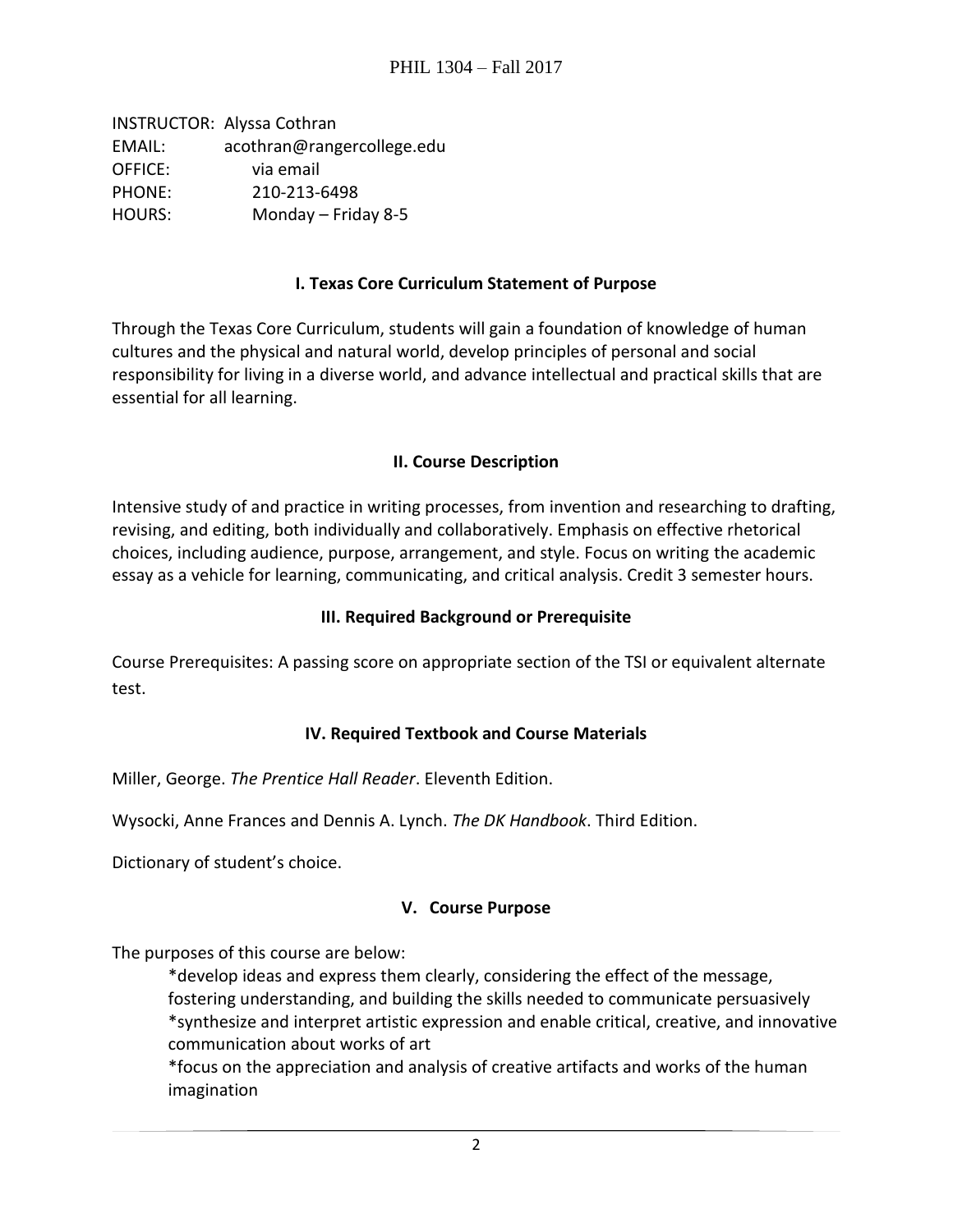#### **VI. Learning Outcomes**

Upon successful completion of this course, students will: Demonstrate knowledge of individual and collaborative writing processes. Develop ideas with appropriate support and attribution. Write in a style appropriate to audience and purpose. Read, reflect, and respond critically to a variety of texts. Use Edited American English in academic essays.

#### **VII. Core Objectives**

This course meets the following of the six Core Objectives established by Texas:

- ☒ **Critical Thinking Skills (CT) –** Creative thinking, innovation, inquiry, and analysis; evaluation and synthesis of information
- ☒ **Communication Skills (COM) –** effective development, interpretation and expression of ideas through written, oral, and visual communication
- ☐ **Empirical and Quantitative Skills (EQS) –** The manipulation and analysis of numerical data or observable facts resulting in informed conclusions
- ☐ **Teamwork (TW) –** The ability to consider different points of view and to work effectively with others to support a shared purpose or goal
- ☒ **Social Responsibility (SR) –** Intercultural competence, knowledge of civic responsibility, and the ability to engage effectively in regional, national, and global communities
- ☒ **Personal Responsibility (PR) –** The ability to connect choices, actions, and consequences to ethical decision-making

#### **VIII. Methods of Instruction**

This is an online class, and as such it may include video lectures, assigned readings, discussions, electronic documents, PowerPoints, and more.

#### **IX. Methods of Assessment**

The student's final grade in this class will be determined by the total number of points he/she has accumulated during the semester.

During the semester, you will be given the following assignments that will total the student's point accumulation: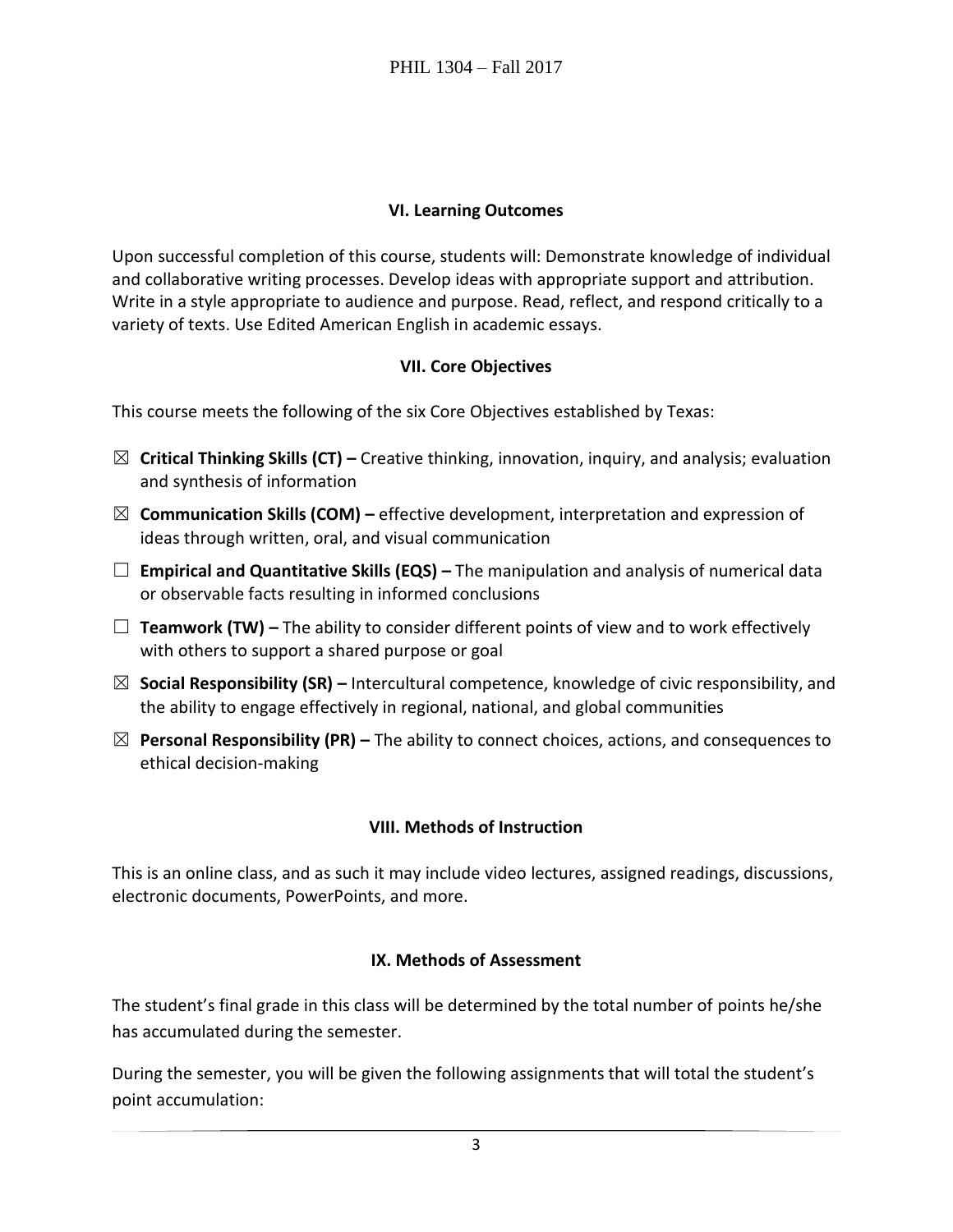Four Essays - 50 points each {(C1) (C2) (C3) (C5) (B2) (B5)}

Research Paper – 100 points {(C1) (C2) (C3) (C5) (B2) (B5)}

Mid-Term Grammar/Essay Exam - 100 points {(C1) (C2) (C3) (C5) (B2) (B5)}

Proctored Final Exam - 100 points {(C1) (C2) (C3) (C5) (B2) (B5)}

Discussion Boards – 60 points {(B2) (B5)}

Reading/Grammar/MLA Quizzes- 145 points {(B2) (B5)}

Five Essay Writing Plans - 25 points each  $\{({\rm C1})({\rm C2})({\rm C3})({\rm C5})({\rm B2})({\rm B5})\}$ 

Final Review - 25 points {(C1) (C2) (C3) (C5) (B2) (B5)}

Diagnostic Assessment - 25 points {(C1) (B2) (B5)}

Various Research Paper Assignments—120 points {(C1) (B2) (B5)}

**Points from all of the above assignments will be accumulated for the student's final grade in the course:**

**900-1000 total points = A**

**800-899 total points = B**

**700-799 total points = C**

**600-699 total points = D**

**599 or less total points = F**

#### **X. Course/Classroom Policies**

1. Regular and punctual attendance is required of all students. If the student has the equivalence of three weeks of absences in the course, the instructor may drop the student from the course. (*Ranger College Catalog*)

For an online class, students who do not submit assignment at least one of the Unit Assignments by the weekly due date (noted on the class timeline), the student is counted as absent. The assignments include discussion boards, text assignments, essays, etc.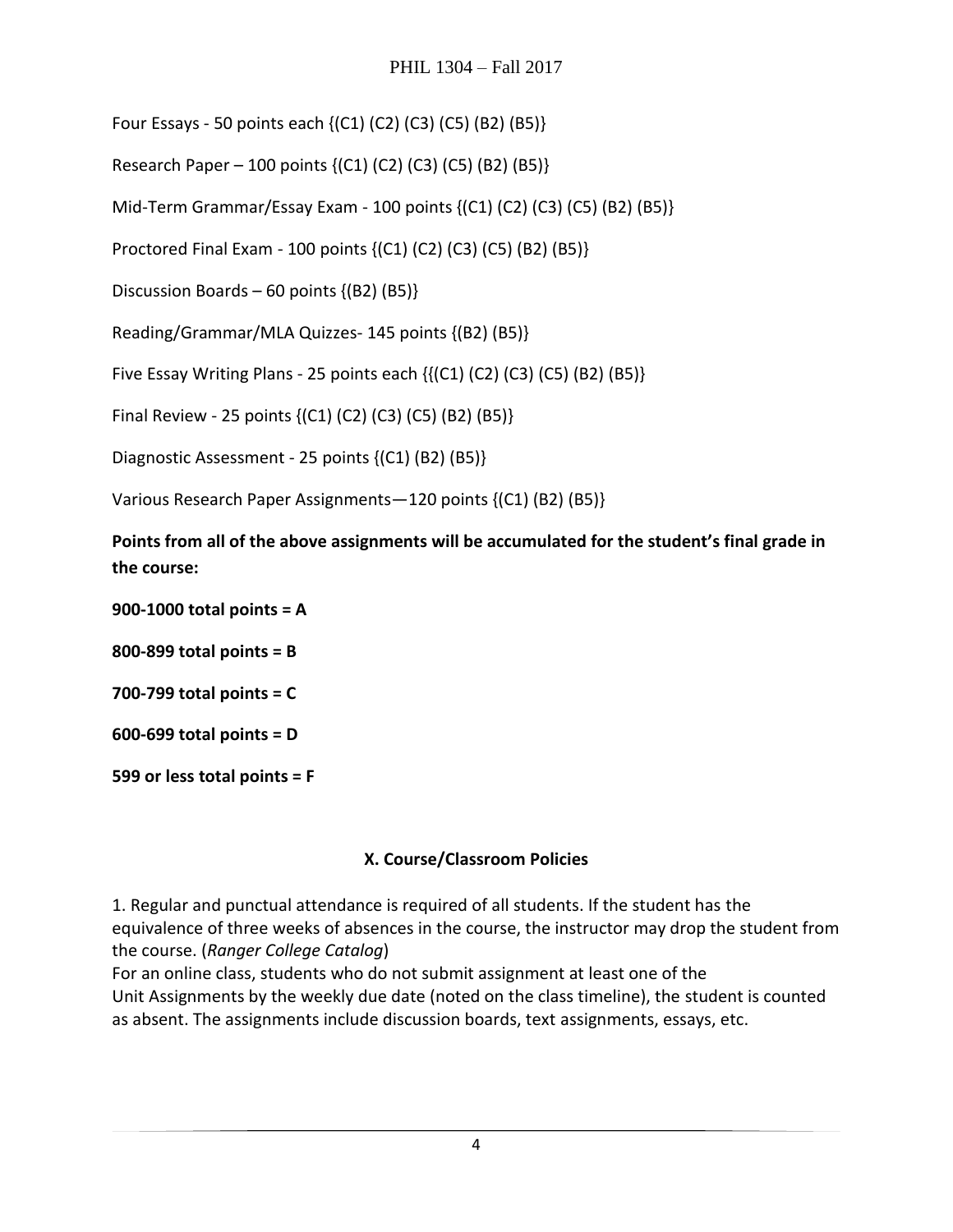2. Upon written approval from instructor, make-up papers/assignments should be completed within one week of the original due date. 20 points will be deducted from all late work. Any assignment not made-up within one week of the original due date will receive a grade of zero.

3. Any assessment reflecting cheating, plagiarism or any other form of academic dishonesty will receive a grade of zero. Students are required to read and sign a plagiarism policy at the beginning of the semester.

4. Adult behavior is expected of all students at all times. Misconduct or disruptive behavior will be punishable by immediate dismissal from class.

5. Tutoring is available in the Goleman Library of Ranger College.

6. ADA Statement: Ranger College provides a variety of services for students with learning and/or physical disabilities. The student is responsible for making the initial contact with the Ranger College Counselor. It is advisable to make this contact before or immediately after the semester begins.

#### **XI. Course Outline/Schedule**

Student Orientation: Week 1 Writing Basics Unit: Week 1 Unit 1(Narrative Essay) : Week 2 Unit 2(Narrative Essay): Week 3 Unit 3 (Descriptive Essay): Week 4 Unit 4(Division/Classification Essay): Week 5 Unit 5(Division/Classification Essay): Week 6 Unit 5B: (MIDTERM EXAM REVIEW): Week 7 Unit 6: (MIDTERM EXAM): Week 8 Unit 7A(Compare/Contrast Essay): Week 9 Unit 7B(Compare/Contrast Essay): Week 10 Unit 8(Research Paper): Week 11